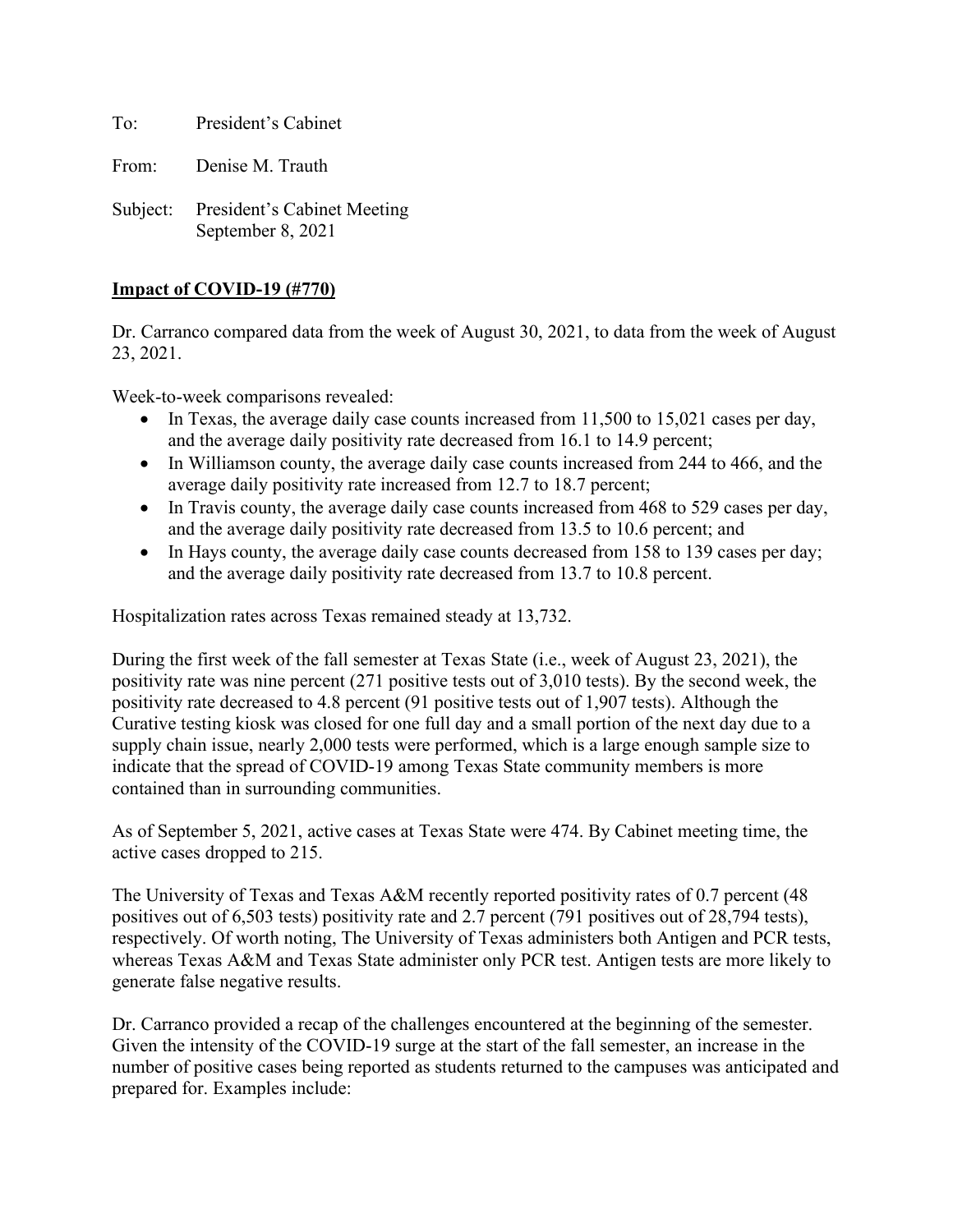- Required students at greatest risk of transmission (those living in residence halls and student-athletes) to produce a negative test result upon move in.
- Launched a communication campaign (emails and social media messaging from President, Provost, VPSA, and Chief Medical Officer; about 70 large signs; and 2,000 flyers urging mask wearing) urging all community members to:
	- o Get vaccinated.
	- o Wear a mask when indoors.
	- o Get tested before the start of the new semester, and every two weeks thereafter.
	- o Stay home and get tested if experiencing COVID-19 symptoms.
	- o Promptly report to Bobcat Trace if testing positive for COVID-19 or have had close contact with someone who received a positive test result.
	- o Isolate if test positive for COVID-19.
	- o Quarantine if identified as close contact.
- Held mass vaccination events and marketed these events heavily to students.
- Reminded faculty that they have discretion and flexibility when it comes to how classes are implemented. For example, an instructor teaching a face-to-face course could begin a fall 2021 face-to-face class via Zoom for two weeks and then transition to in-person instruction to meet the 85 percent in-person threshold.

Despite these measures, the positive case counts reported the first two weeks were larger than expected. Going into week two, it was clear that the contact tracing team was not able to investigate every reported case in a timely fashion. This resulted in two issues:

- Some faculty received notification of a positive case directly from the students and not from Bobcat Trace.
- There was a delay in reporting from Bobcat Trace to the Roadmap dashboard. (On September 9, 2021, case counts were adjusted on the dashboard to include those 291 additional cases reported August 22, 2021, through September 7, 2021).

Other universities, including The University of Texas and Texas A&M University, are contacting only positive cases. At Texas Tech University, there is a process in place enlisting faculty to help identify close contacts. Given the challenges and benchmarking across other universities, the university determined that other processes were needed. During the second week of classes, the following new processes were implemented:

- When a positive case was reported to Bobcat Trace, the system pulled the student's class schedule and sent notifications to the professor and all students in the class.
- The contact tracing process was modified to prioritize case investigations based on risk. Students living in residence halls, student-athletes, and those reporting as unvaccinated and unmasked were prioritized based on the potential for spread of infection in those situations.
- A class report was developed to allow the contact tracing supervisor to look at the number of positive cases reported in each class during the previous seven days to identify situations that might need priority investigation.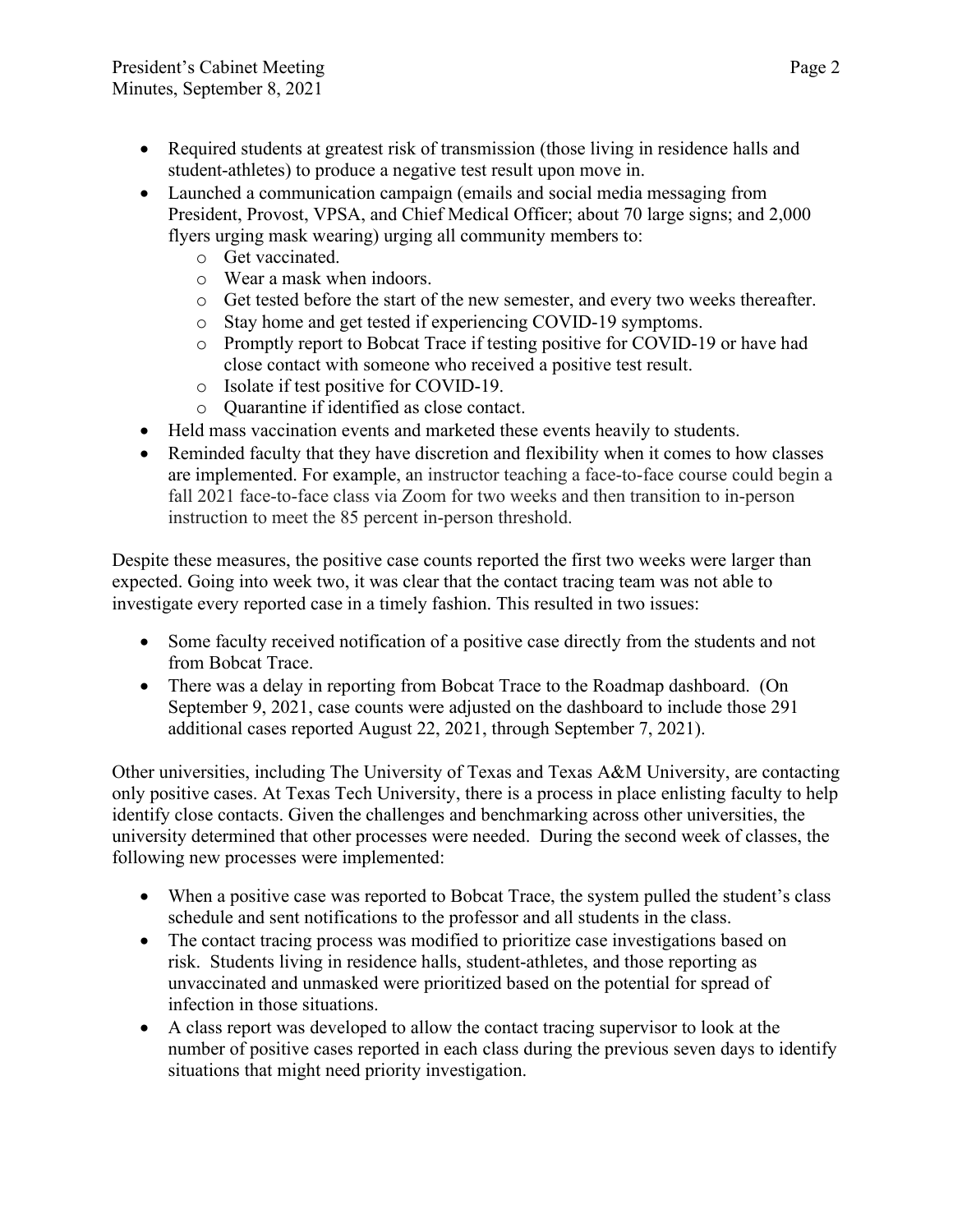Eight additional contact tracers will be added by the end of this week to bring the total number of Texas State contact tracers to 20.

Additional enhancements are forthcoming and will be relayed in targeted messages to faculty, staff, and students.

With case counts and positivity rates starting to decline on Texas State campuses and the addition of several contact tracers and other enhancements, it is expected case counts will continue to decline to more manageable levels and case investigations will be completed in a timely fashion.

Dr. Carranco summarized the approach the university has been taking to assess for possible signs of broad transmission occurring on its campuses. At this point, no evidence of broad COVID-19 transmission has emerged given that:

- Contact tracers have not obtained information during case investigations to suggest linked clusters of cases.
- Reported case counts decreased from 559 cases in the first week to 279 cases in the second week.
- The positivity rate for on-campus testing fell from 9.0 percent in the first week of classes to 4.8 percent in the second week.
- Residence hall cases have been reviewed, and there is no evidence of transmission occurring beyond roommates.
- The positive case database was reviewed to determine if there was any class with an unusual number of positive cases relative to the size of the class; and none was found.

One athletics group did have a cluster of positive cases, but close contacts were identified and quarantined quickly.

# **Enrollment Management (#9)**

Provost Bourgeois and guest Mr. Gary Ray, Associate Vice President for Enrollment Management and Marketing, reviewed the fall enrollment report. While fall 2021 enrollment is fairly flat, there are clear signs that the university has taken a significant step in overcoming the pandemic-related enrollment drop in 2020. The university enrolled the largest number of new students -- both undergraduate and graduate -- for the fall 2021 semester, surpassing 11,000 for the first time, thereby rebuilding the base and paving the way for future growth. The momentum and growth in new students reflect a strategic investment in new academic programs and a record level of new scholarships in the past few years. For example, Texas State expanded financial support in response to the pandemic, awarding \$40 million in student assistance in fall 2021 through the federal Higher Education Emergency Relief Fund. Texas State also expanded the tuition-free Bobcat Promise program to give more Texas students the chance to attend the university. Investments like these not only led to the largest freshmen class Texas State has ever had, but also to significant gains in enrolled freshmen ranked in the top 10 percent and top 25 percent of their high school graduating class.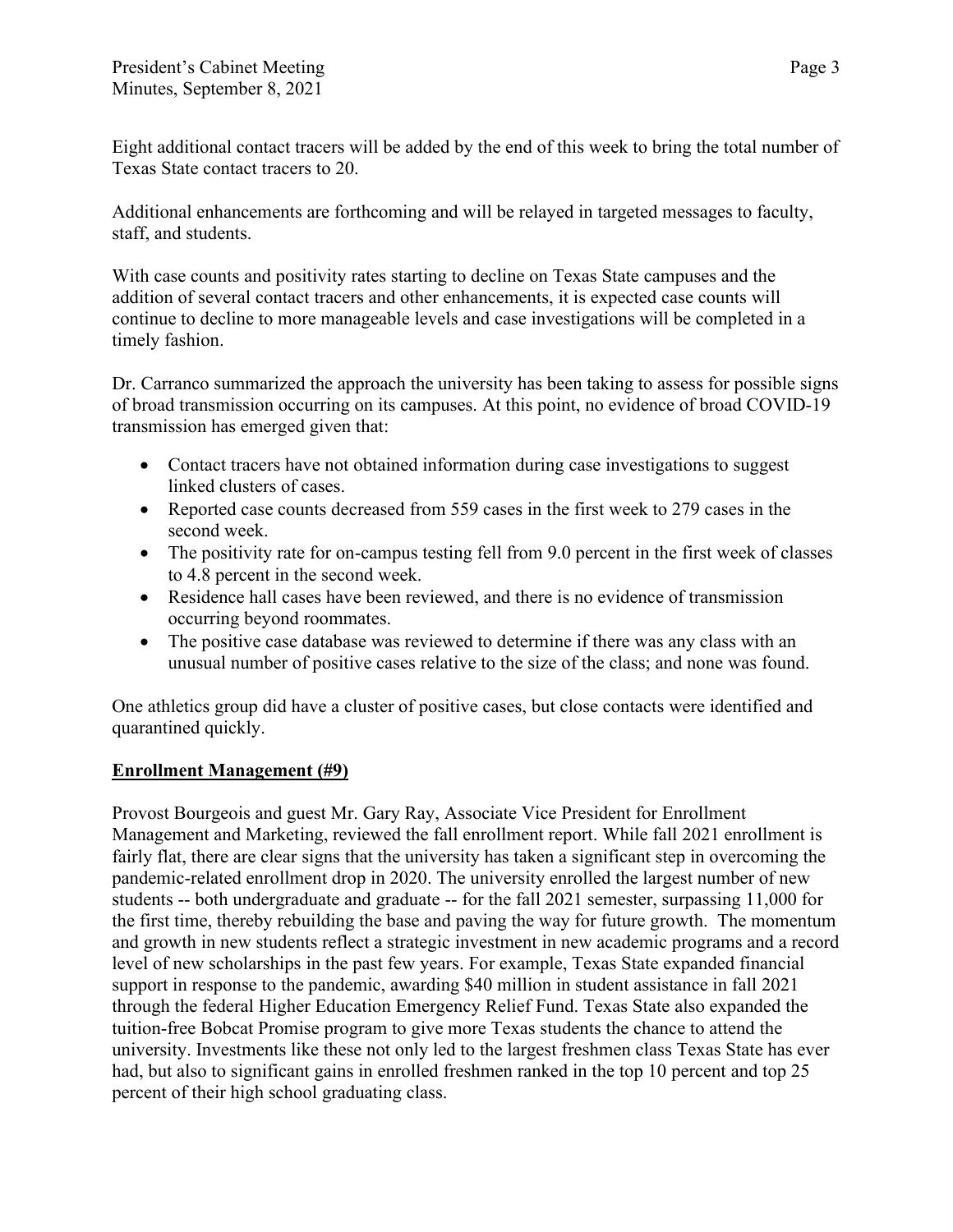## **UPPS 04.04.41, Staff Employee Mediation and Grievance Policy**

Mr. Algoe discussed replacing any reference to neutral arbiter with fair arbiter in UPPS 04.04.41, Staff Employee Mediation and Grievance Policy. Cabinet members provided feedback and approved the proposed changes to the language provided their feedback is implemented.

Dr. Hernandez discussed the need to develop a similar process for student employees.

# **President's Update (#556)**

President Trauth announced that Mr. Mike Miller is the new Director for The TSUS Office of Internal Audit at Texas State University.

Last week, President Trauth signed a letter, along with prominent Texas business leaders, to Senator John Cornyn and Senator Ted Cruz urging them to take action to ensure a pathway to legal status for Texas' immigrant workers, including DACA recipients.

President Trauth announced that a Cabinet Retreat will be scheduled during the early part of the spring 2021 semester to discuss topics to include in a briefing for the next university president.

### **Significant Issues (#01)**

Mr. Algoe announced that the timeline for the master planning process is being delayed for two reasons: to give the next university president a chance to oversee the process and to align with the next strategic planning cycle.

Mr. Algoe announced that San Marcos City Manager Bert Lumbreras is retiring at the end of January 2022.

Mr. Algoe discussed whether a remote work policy is needed for student employees. Cabinet members suggested that Mr. Algoe fold Dr. Andrea Golato, Dean of the Graduate College, into the discussion.

Mr. Algoe discussed the challenges employees are facing during the pandemic and reiterated the need for supervisors to utilize the remote work policy and remain flexible when possible.

Mr. Don Coryell recapped the Texas State versus Baylor University football game, highlighting robust attendance and new features, and addressing inappropriate student behavior and improve the quality of video production.

Dr. Hernandez announced that [Dr. David Byrd](https://news.txstate.edu/inside-txst/2021/byrd-vice-president-for-student-affairs.html) joined her staff on September 7, 2021, as associate vice president for the Division of Student Affairs.